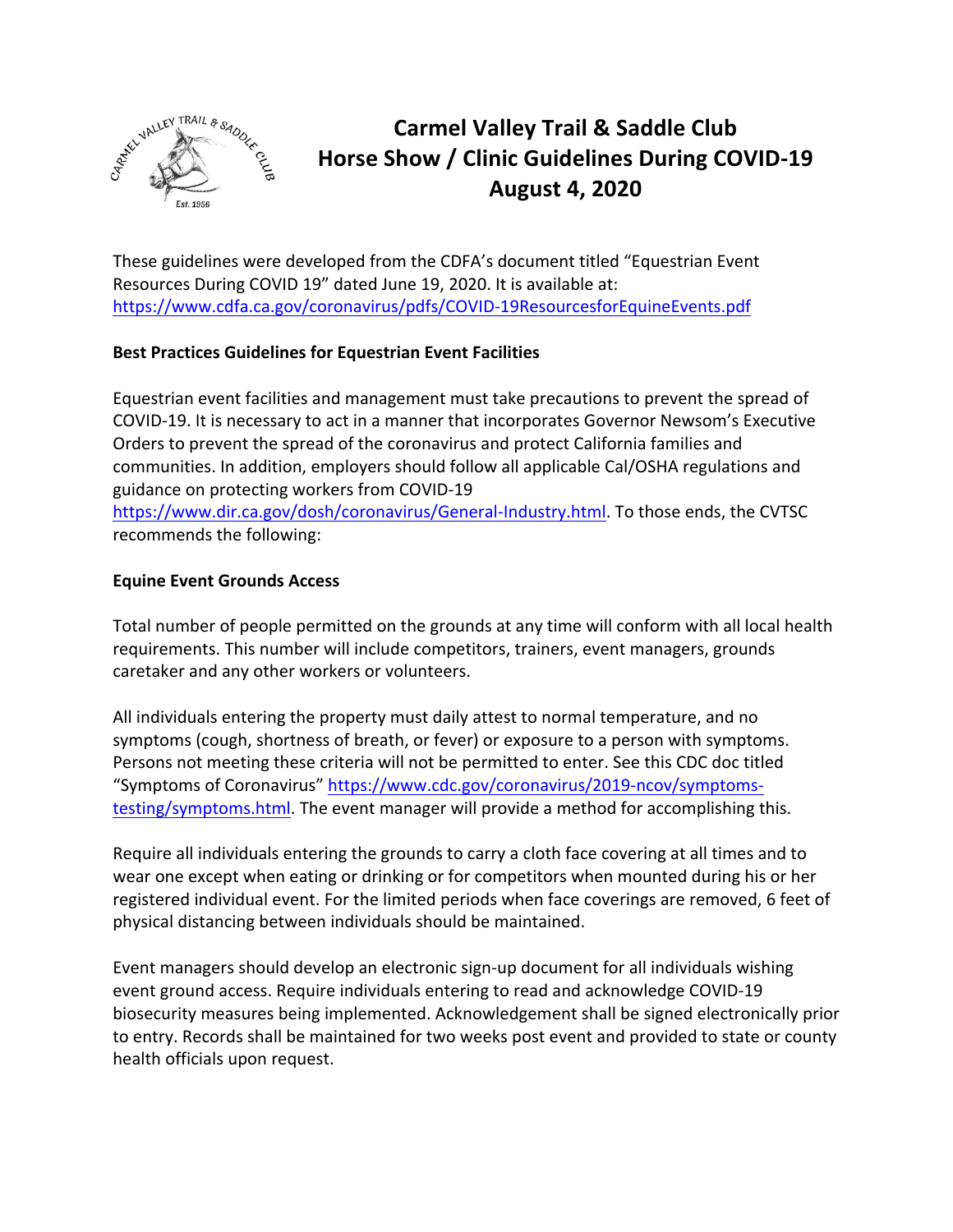### **General Venue Management**

Post signage at all entrances to an event grounds stating anyone who exhibits COVID-19 symptoms or has been in contact with an individual who has tested positive for COVID-19 or has suspected COVID-19 within the last two weeks cannot enter the venue.

Post signage throughout the venue including recommendations about good hygiene, ways to to reduce the risk of COVID-19 transmission, as well as what to do and who to contact if someone suspects they have COVID-19 symptoms.

Implement and enforce a policy of physical distancing in all communal spaces, which is here defined as "maintaining 6 feet of separation between individuals not from the same family/housing unit to the extent possible."

Discourage congregating of individuals on the event grounds.

Restrict individuals to their designated stabling area or competition area or work area.

At all picnic tables and benches require 6 feet of distancing between individuals from different family/housing groups.

## **Equine Event Management**

Provide electronic access to all event documents including but not limited to, event entry, event cancellation, event changes, and all payments.

When possible, eliminate the use of paper-based systems and utilize electronic based systems to reduce amount of contact.

Develop an entry packet system that can limit personnel contact such as a tent outside with containers labeled by last name. One person should be designated to oversee and ensure physical distancing

Restrict access to the show office to appointment only. All individuals must stay 6 feet apart while in event show office.

Utilize technology to ensure physical distancing of persons for all event activities, including but not limited to, ring master announcements, scoring by scribes, and distribution of awards.

Require hand sanitizer on the counter of the show office.

## **Vendors on the Event Grounds**

No vendors.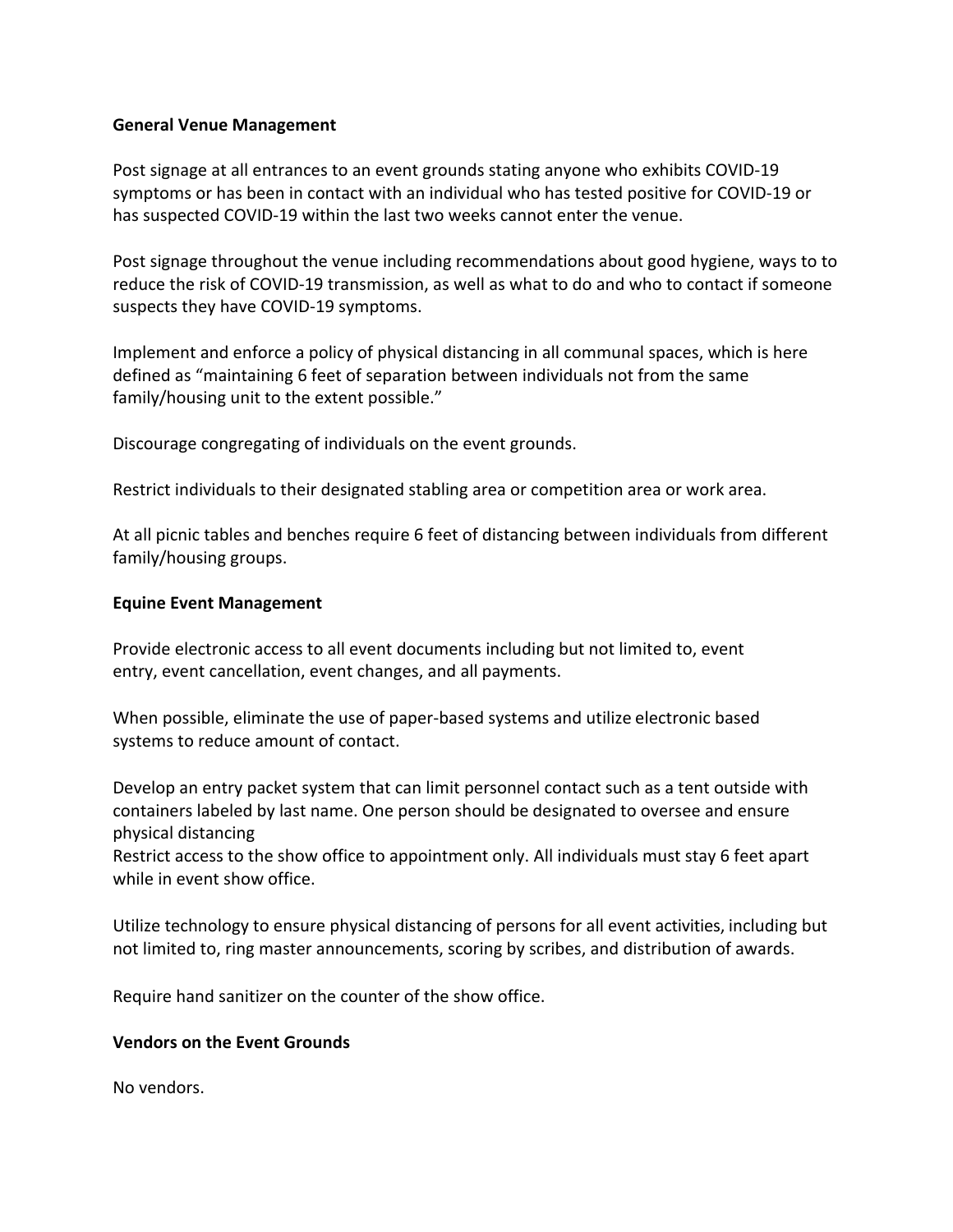### **Show Ring Management**

During competition, horse and rider/drivers shall maintain physical distancing from other riders/drivers at all times.

Judges, scribes, and ring crew shall maintain physical distancing from all individuals in the arena.

Bit and horse inspections shall be modified to ensure physical distancing when possible. When possible, ring scoring shall be captured and transferred electronically to show management.

Individuals distributing awards or performing inspection shall wear disposable gloves which are changed between classes or rounds of competition.

Trainers or owners observing competition must adhere to physical distancing at all times.

If bleachers or observation seating is made available, management must make arrangements to ensure seating is clearly delineated with 6 feet of space between individuals from separate family/housing units.

#### **Warm Up Area Management**

Number of horse and rider/driver combinations allowed entrance should be limited to ensure physical distancing is maintained.

A designated show official shall be monitoring the area to ensure physical distancing is maintained.

Trainers or owners observing the warm up must adhere to physical distancing at all times.

#### **Equine Event Stabling Access**

All individuals must stay 6 feet apart and must not congregate.

Suggest use of handwashing stations or hand sanitizer for all persons entering and leaving the premises.

Horses and associated individuals shall remain in the designated stabling area.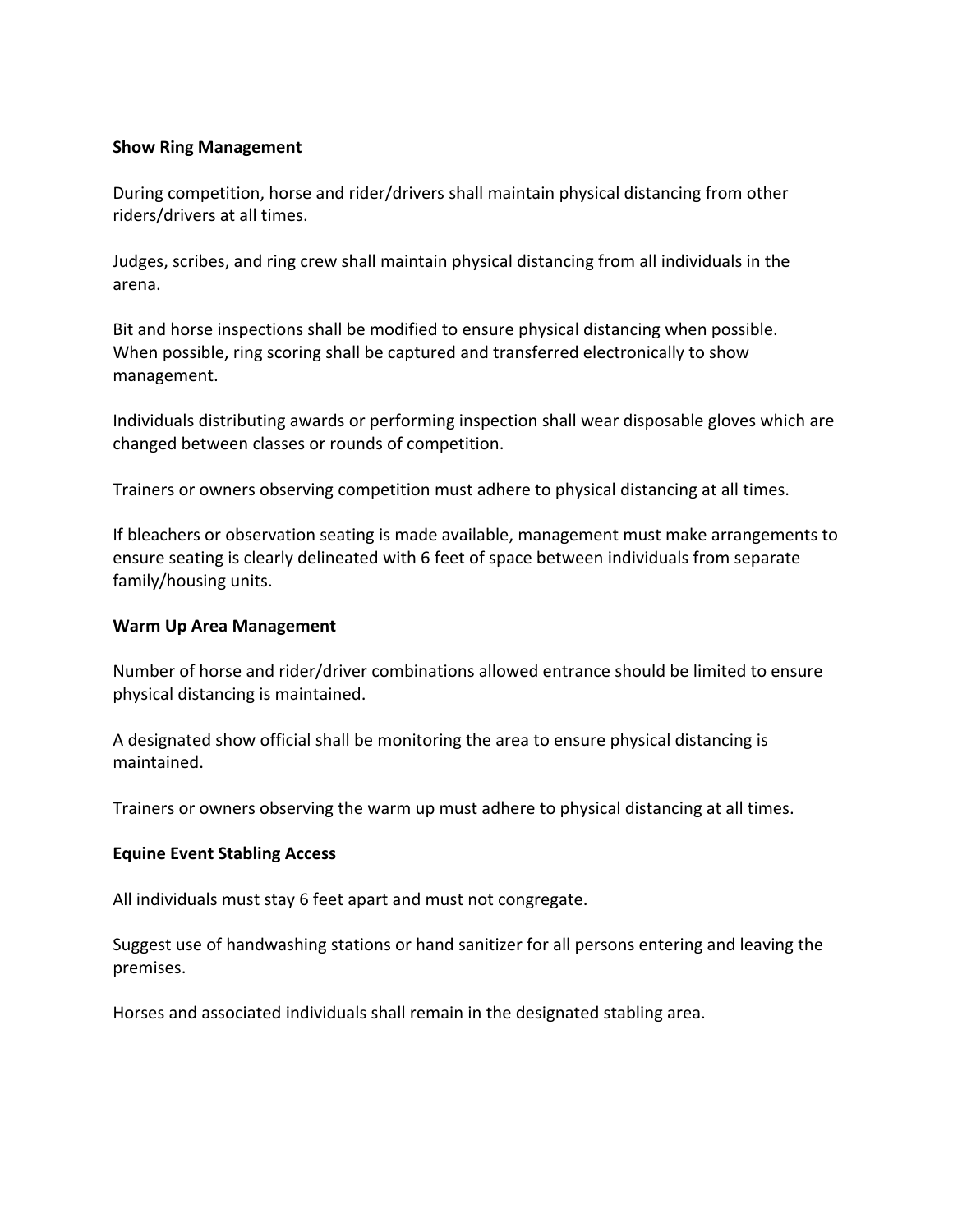## **Facility Biosecurity Measures**

Individuals should touch only the equipment and supplies necessary for completing the tasks of caring for and exercising the specific horse(s).

Prohibit the shared use of helmets, grooming supplies, tack and other equipment between individuals. Any equipment that must be shared should be cleaned and disinfected before and after use.

Keep individual animal waterers and feed bunks in a fixed position within the stall to ensure feed or water can be provided without touching these items or removing them.

When handling shared facilities such as trash receptacle lids, hoses, gate latches, hose ends, spray nozzles, pitchforks, wheelbarrows and any other frequently handled surfaces, individuals should use good biosecurity practices such as gloves, paper towels, hand-washing or other methods, as appropriate, to avoid transmission.

Limit horse to horse contact. Limit the number of individuals handling each individual horse.

Avoid use of communal water and communal water hoses.

## **Cleaning and Disinfection Measures to Prevent COVID-19 Transmission**

Practice good hygiene by washing your hands with soap and water for a minimum of 20 seconds or, if soap and water are not readily available, using a >60% based hand sanitizer after touching a horse, communal areas, or communal equipment to prevent environmental spread of the virus. Hand sanitizer should be used only if hands are not visibly soiled. Soap and water should be used if hands are visibly soiled.

The CDC disinfection guidelines for COVID-19 are here: https://www.cdc.gov/coronavirus/2019ncov/prevent-getting-sick/cleaning-disinfection.html

A list of approved disinfectants for hard, nonporous surfaces (not to be used on leather) is found here: https://www.epa.gov/pesticide-registration/list-n-disinfectants-use-against-sarscov-2-covid-19

### **Latest California Updates on COVID-19**

Visit the California Department of Public Health website at

https://www.cdph.ca.gov/Programs/CID/DCDC/Pages/Immunization/nCOV2019.aspx

California's COVID-19 webpage: https://covid19.ca.gov/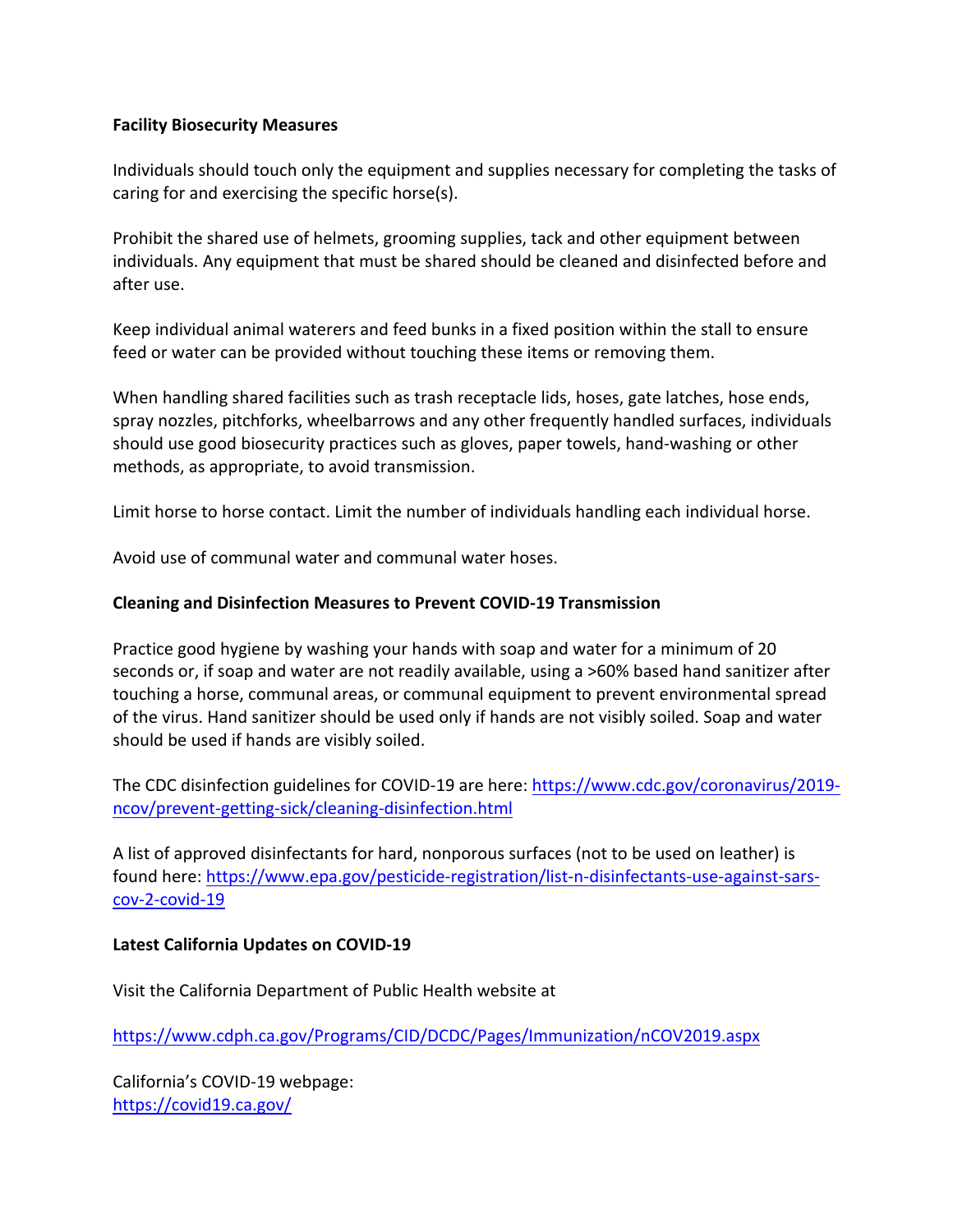

# **Visitor Screening Checklist**

Any visitor answering "Yes" to any of the screening questions will not be allowed on the Club grounds. They are advised to go home, stay away from other people, and contact their health care provider.

| <b>YES</b> | NO. |                                                                               |
|------------|-----|-------------------------------------------------------------------------------|
|            |     | Have you had contact with anyone that you know has been diagnosed with COVID- |
|            |     | 19?                                                                           |
|            |     | Have you had a positive-COVID test for active virus in the past 10 days?      |
|            |     | Do you have of these symptoms that you cannot attribute to another condition? |
|            |     | Fever or chills                                                               |
|            |     | Cough                                                                         |
|            |     | Shortness of breath or difficulty breathing                                   |
|            |     | Fatigue                                                                       |
|            |     | Muscle or body aches                                                          |
|            |     | Headache                                                                      |
|            |     | Recent onset of loss of taste or smell                                        |
|            |     | Sore throat                                                                   |
|            |     | Congestion                                                                    |
|            |     | Nausea or vomiting                                                            |
|            |     | Diarrhea                                                                      |

I agree to wear a mask and socially distance when gathering outside of my household group. INIITAL: \_\_\_\_

PRINTED NAME of PARTICIPANT (and PRINTED NAME of PARENT/GUARDIAN if applicable)

SIGNATURE (or SIGNATURE of PARENT/GUARDIAN) DATE